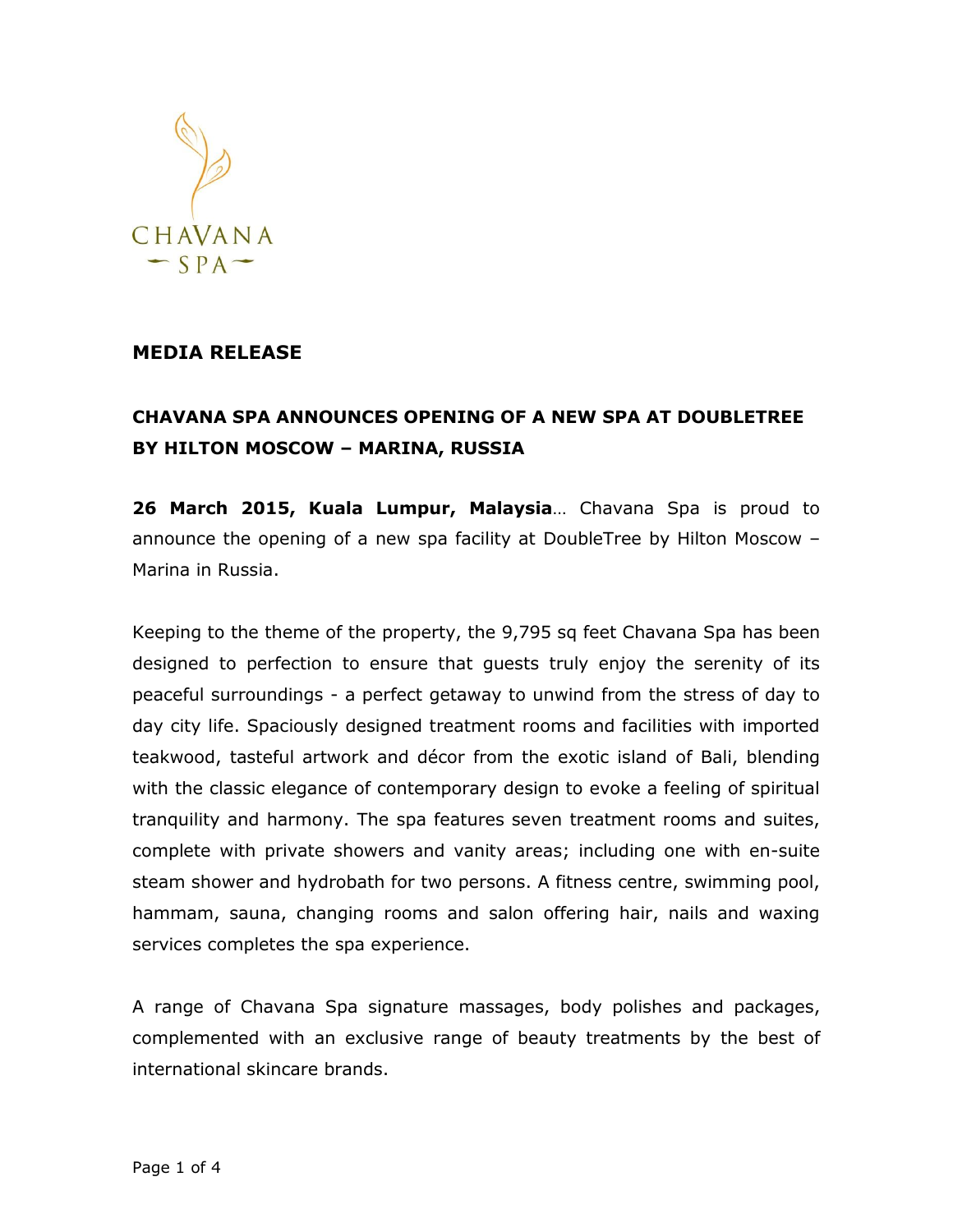The *Chavana Indulgence* spa package features head to toe pampering by two therapists for each guest, inclusive of the signature Chavana Massage, a stimulating yet nurturing hydrobath and herbal steam, to leave you incredibly revitalized and pampered. Another must-have treatment is the Oxygen Therapy Massage; an inhalation of pure oxygen combined with a relaxing massage aimed to enhance circulation, improve mood, concentration levels and overall well-being.

An extensive range of homecare products are available for purchase, allowing guests to continue the experience at home.

DoubleTree by Hilton Moscow - Marina boasts a peaceful location on the bank of the Moskva River and is conveniently set on the main highway, Leningradskoe Shosse. Olympia Business Park is within walking distance and Metropolis Business Center and Shopping Mall are just within walking distance from the hotel. Vodny Stadion Metro Station is just 12 minutes' walk away, providing direct access to Red Square, the Bolshoi Theatre and the historic part of the city. The hotel also features 14,370 square feet of flexible function space, including a pillarless ballroom and an open-air piazza, 24-hour fitness center, Lobby Lounge and Bar and the vibrant, upscale Muscovite restaurant, ArtЯшок, which offers a signature steak menu.

"We are very proud to open the first Chavana Spa in Moscow, introducing an extensive range of services in a fantastic facility and continuing our collaboration with the Hilton group with this new spa opening", said Jeff Mathews, President and Chief Operating Officer of Mandara Spa Asia Limited. "We are confident this will become a successful Spa, combining warm Balinese and Russian hospitality in a friendly and professional ambience to provide exceptional spa services to our guests", he added.

Chavana Spa offers a streamlined treatment menu that welcomes all to experience the freshness and energy of Balinese spa spirit. The Chavana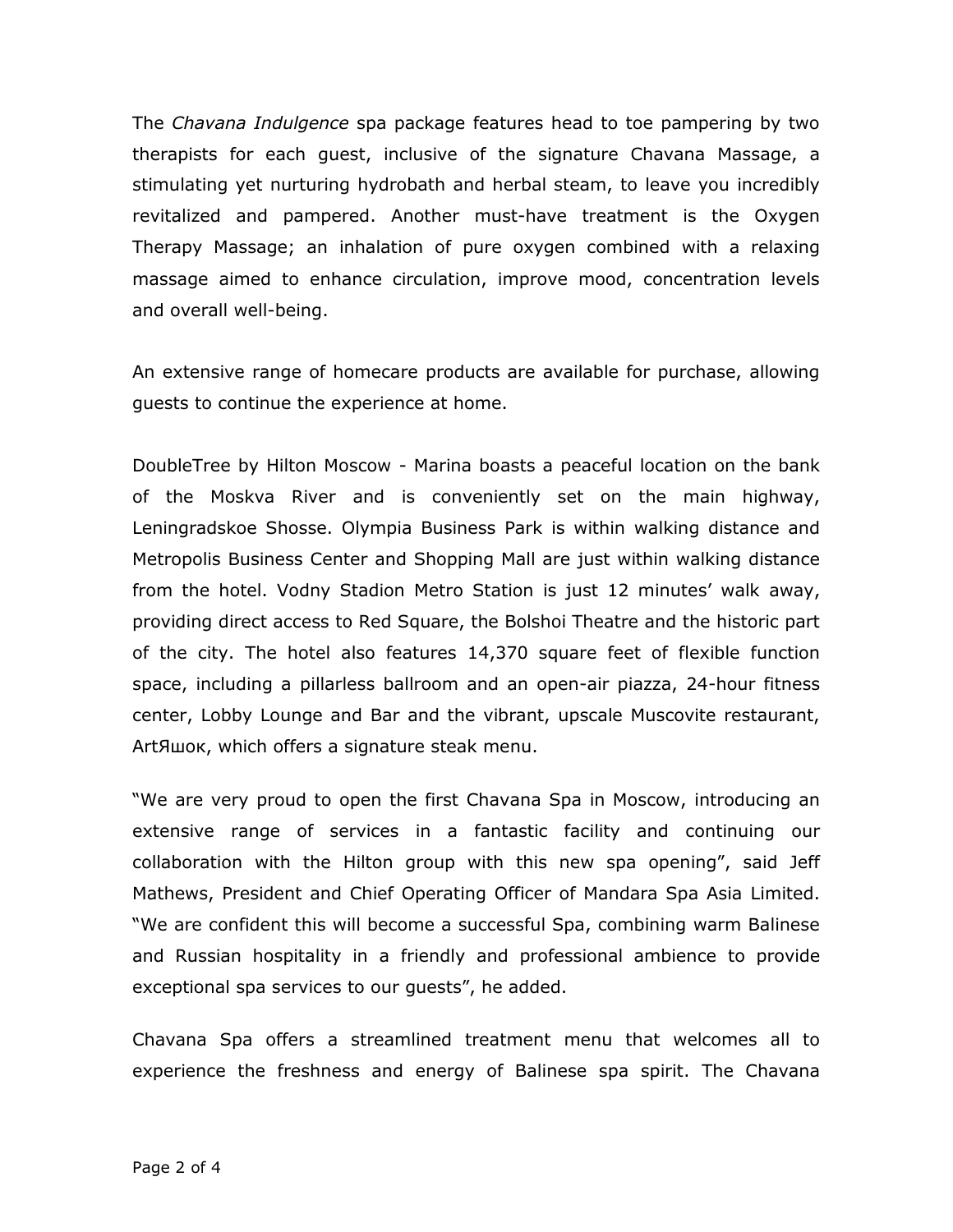concept is aimed at four and five star hotels and resorts and is intended to allow guests to enjoy a quality spa experience at a reasonable price.

## **About Steiner Leisure**

Steiner Leisure Limited is a worldwide provider and innovator in the fields of beauty, wellness and education. We are dedicated to maintaining the highest quality standards and continually evolving to include and anticipate new developments within our industry. We aim to maintain and expand our existing diverse portfolio of services, products and brands, as well as to seek out new opportunities to complement our business.

Our services include traditional and alternative massage, body and skin treatment options, fitness, acupuncture, herbal medicine, medi-spa treatments and laser hair removal. We are committed to providing our customers with a wide-ranging assortment of beauty products, including premium quality options developed by us under our own brands, as well as those purchased from third parties.

Our distribution channels include our shipboard and land-based spas and salons, destination spas, health clubs, department stores and third party retail outlets and distributors. We also sell our products on certain British Airways flights, on QVC, by catalog, and online through our websites, including **[www.timetospa.com](http://www.timetospa.com/)** and **[www.blissworld.com](http://www.blissworld.com/)**.

Our post-secondary schools offer programs in massage therapy and skin care, among others, and, along with our recruiting and training operations, prepare spa professionals for careers in the health and wellness industry, including within the Steiner family of companies.

Our cruise line operations are conducted in spas onboard 148 ships, including Azamara Club Cruises, Carnival Australia, Carnival Cruise Line, Costa Cruises, Crystal Cruises, Cunard Cruise Line, Holland America Line, Norwegian Cruise Line, P&O Cruises, Princess Cruises, Pullmantur Cruises, Royal Caribbean Cruises, Seabourn Cruise Lines, Silversea Cruises and Windstar Cruises.

Our land-based spa operations are carried out under our Elemis®, Mandara®, Chavana®, Bliss® and Remède® brands and take place in 63 locations, including resort spas, urban hotel spas and day spas. In addition, a total of 26 resort and hotel spas are operated under our brands by third parties pursuant to license agreements with the company. Our land-based customers include Caesar's Entertainment, Hilton Hotels, Kerzner International, Loews Hotels, Marriott Hotels, Nikko Hotels, Planet Hollywood, Sofitel Luxury Hotels, St. Regis Hotels, W Hotels and Resorts and Westin Hotels and Resorts.